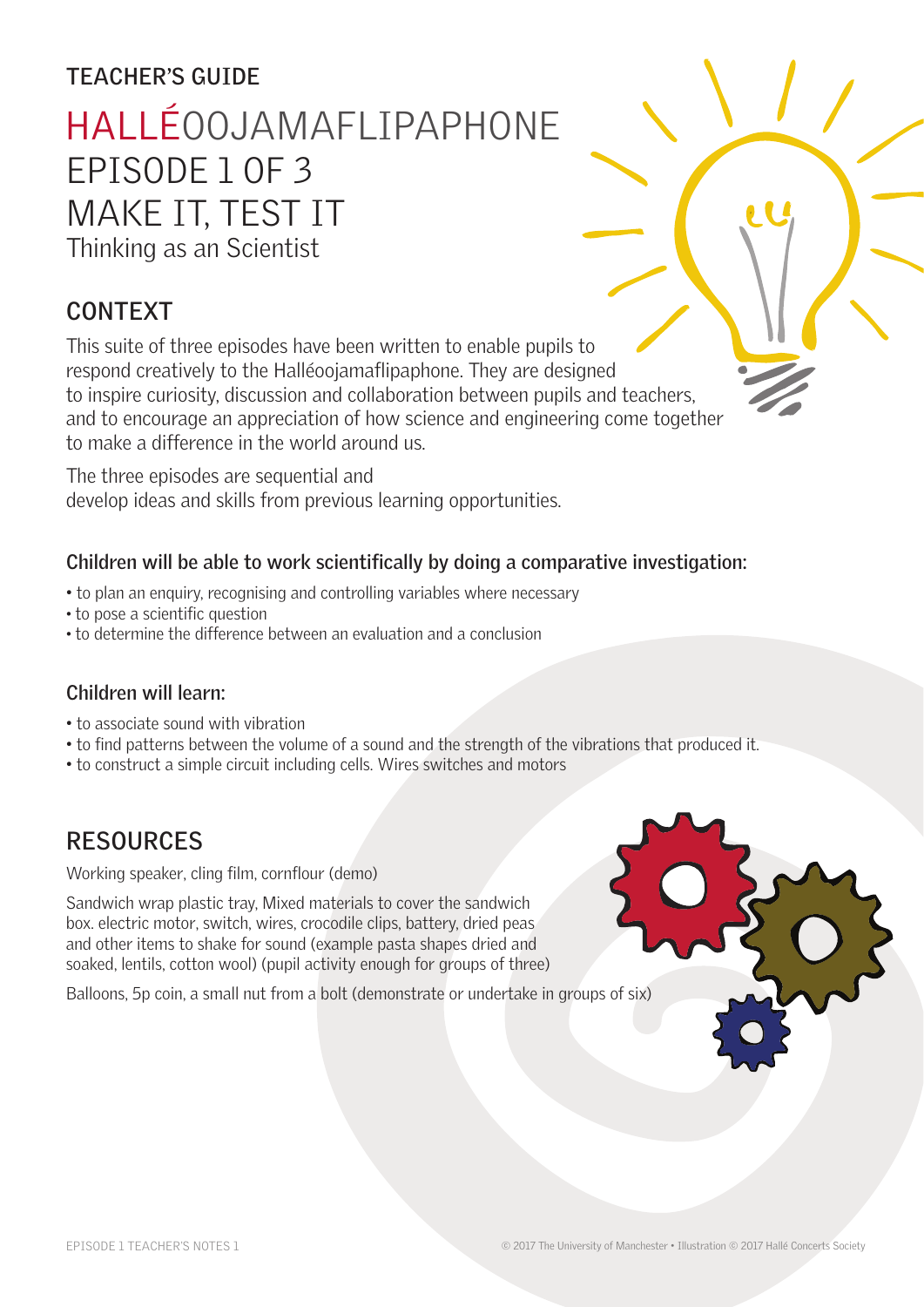# **EPISODE OUTLINE**

Pupils act as scientists to make and test a simple device. The novel device has been called an 'audiobot'. The audiobot is a simple sound maker but instead of a human doing the shaking an electric motor is used to provide consistent vibration. In this way, what was originally an 'uncontrolled variable' can now be controlled and pupils can carry out a fair test by changing the object in the shaker or the surface of the shaker and observe the outcomes.

The episode encourages pupils to clearly define 'independent variables' and 'dependent variables'. Pupils must decide which to control for their test.

# **EPISODE DETAIL**

#### **SLIDE 1**:

Pupils watch a short demonstration of dancing cornflour gloop on a sound speaker. The aim is allow pupils to make the link sound and movement. There are a range of Youtube films to help prepare for this demonstration.

Cover the speaker with cling film and put some mixed water and cornflour onto the cling film. Switch the speaker on and play music. Ask pupils to observe until they are ready to act out the movement that they see. The class become the dancing goo. Switch off the music and what happens to the dancing? Switch on the music ad what happens to the dancing. Do not explain the term 'vibration' at this stage.



#### **SLIDE 2**:

Provide pupils in groups of three with a laminated 'Thinking Red Hand' tablemat (Pupil Challenge Sheet 1:1). Ask pupils to note on each finger, with whiteboard marker pen, an item that makes a sound. Encourage unique answers different from others on the table.

Now, play the 'Last Person Standing' game - ask all the children to stand with one hand in the air with 5 fingers straightened. Go around the group asking each person to read out a word. If their word is read out they must put a finger down, and when eventually all their five fingers have gone they must sit down. Keep going until there is only one hand still up – this person is the 'winner'.

On the slide reveal the keyword 'vibration'. Ask pupils to check each of their five items on their hand to confirm if vibration can be the connecting concept. Add in the keyword vibration to the placemat and discuss any anomalies.

#### **SLIDE 3:**

Explain to pupils that they are going to make a sound maker and use it investigate. In particular they will be doing comparative tests. Be explicit and identify the independent variables and dependent variables. This is often done using planning posters and post it notes. For more information about this approach visit

#### www.pstt-cpd.org.uk/ext/cpd/dips/resources/pdfs/Sc1-Planning-Posters.pdf

Develop with pupils the need to control the vibration and not simply have a human shaker. The use of a simple circuit and a motor creates a simple device that is a sound maker machine. In this episode the sound maker machine is called an 'audiobot'. Pupils set up the circuit and make their own audiobot. Pupils use the audiobot to carry out scientific tests.

There is a Pupil Hint Sheet (1:1) to support the making of an audiobot.